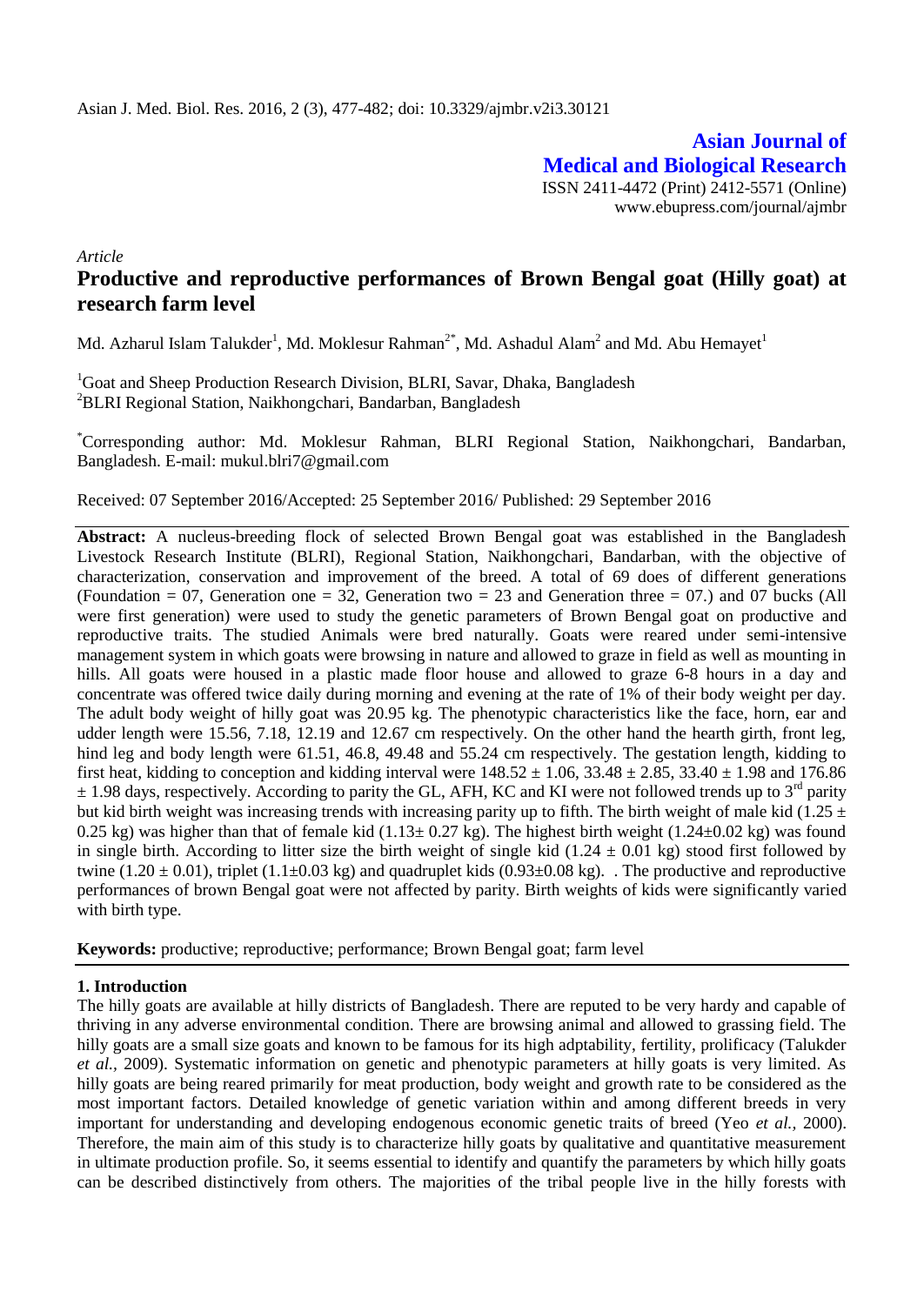primitive ways of life and practice traditional agriculture which predominantly integrated farming system including crop production under shifting cultivation together with homestead garden, livestock, horticulture and forest trees (Alam *et al.*, 1993). Introduction of livestock especially goat may play a vital role in the integrated Agro forestry system especially in the hilly districts. The hilly goats no doubt a promising treasure of Bangladesh but is going to be extinct. The government of Bangladesh is realizing importance of its conservation and development. With the view of above circumstances, Bangladesh Livestock Research Institute has undertaken a "Community based hilly goat development program at hilly regions at Nikhongchari". The objective of the research work was to determine the productive and reproductive performances of hilly goats at farm level hilly area at Nikhongchari.

#### **2. Materials and Methods**

#### **2.1. Animal used**

The data used in the experiment were from "Community based hilly goat development program at hilly regions at Naikhongchari" project conducted at Bangladesh Livestock Research Institute, Regional Station, Naikhongchari, Bandarban. The study was conducted in the year from 2010 to 2012. In the study period, a total of 69 does of different generations ((Foundation  $= 07$ , Generation one  $= 32$ , Generation two  $= 23$  and Generation three  $= 07$ .) and 07 bucks (All were first generation) were reared to study the productive and reproductive performances of Brown Bengal goats. These goats were collected from different parts of Bangladesh. Selection was mostly based on phenotypic characteristics viz. body size, conformation, weight for age, their ancestral history on production and reproduction and also on dam performance. Twinning and triplets kidding of dam was also considered for female selection

### **2.2. Management procedure**

### **2.2.1. Housing**

Initially goats were kept in the wooden floor and tin shed houses with the wooden wall. Then in second year of the project, goats were housed in permanent house with slated platform of 1m above from the ground. All goats were kept separately according to sex and age groups to avoid random mating and collect data easily.

#### **2.2.2. Breeding**

The breeding program was conducted initially through Open Nucleus Breeding System (ONBS) at hilly areas at Naikhonchari and was designed in such a way, which resists inbreeding. Then a selective breeding program was performed to improve the economically important traits. The physical sign of heat (barking, swelling and mucus discharge of vulva, jumping on other animal, off-feed) was observed with a buck in the morning. Female in estrous were mated with the buck naturally according to mating chart that has been planned previous.

#### **2.2.3. Feeding and rearing system**

Goats were allowed to graze for 6 hours (from 10 AM to 4 PM) with 1-hour rest (1:00 PM to 2:00 PM). Animals were given a concentrate mixture containing 17% CP, 11 MJ ME/kg DM provided twice daily in the morning and evening at the rate of 1% of their body weight for different categories as pregnant and milking does, dry goats, growers, kids and bucks respectively.

#### **2.2.4. Health care and diseases**

In cold and dry season kids were kept in a specially designed brooding pen with facilities for temperature control, feeding and watering provision and with adequate bedding materials. Animals were vaccinated against PPR (Peste Des Petits Ruminants) for two times in a year. De-worming program was applied every three month in a year and animals were dipped in 0.5% melatheon solution for each month. Necessary treatments were provided against specific diseases according to the suggestion of Veterinarian.

#### **2.2.5. Phenotypic characteristics**

In the experiment, the phenotypic traits that were analyses are adult body weight, the face, horn, ear and udder length. The hearth girths, front leg, hind leg, body length of hilly goat were also recorded.

# **2.2.6. Reproductive characteristics**

Reproductive parameters studied were litter size (LS), gestation length (GL), kidding to first heat (KFH), kidding to conception (KC) and kidding interval (KI).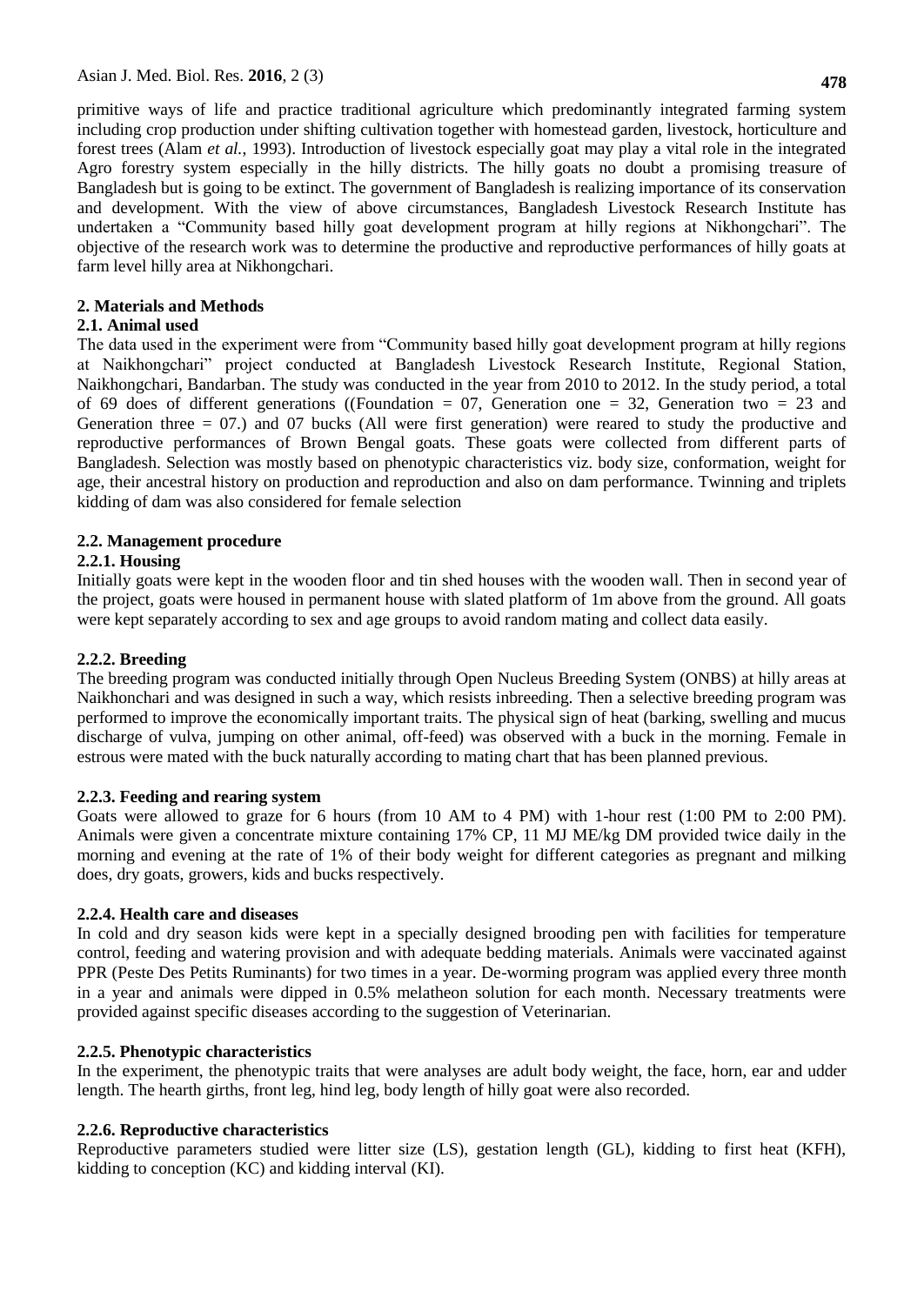### **2.2.7. Productive data**

Productive characteristics of goats like birth weight of male kids and birth weight of female kids were recorded.

#### **2.2.8. Record keeping**

All the experimental animals were ear-tagged individually. Flock book, shed book, milking book, kid book, mating book, health book, feed book were used for record keeping. All the information about production and reproduction were recorded in an individual data sheet for each of the animal. Then all data were stored in computer for analyses. The statistical analysis of the data was performed using compare mean with one way ANOVA and univariate analysis of variance procedure of SPSS package. The difference between treatments means were examined by using Duncan Multiple Range Test.

### **3. Results and Discussion**

#### **3.1. Phenotypic parameters**

The phenotypic parameters are shown in Table 1. The adult body weight of hilly goat was 20.95 kg. The face, horn, ear and udder length were 15.56, 7.18, 12.19 and 12.67 cm respectively. The hearth girth, front leg, hind leg and body length were 61.51, 46.8, 49.48 and 55.24 cm respectively.

### **Table 1. Phenotypic parameters of adult hilly goat.**

| <b>Parameters</b> | Body wt.<br>$\left( \text{kg} \right)$ | Face<br>(cm) | Horn<br>(cm) | Ear<br>(cm) | НG<br>(cm      | FL<br>cm | HL<br>$\rm (cm)$ | BL<br>(cm | (cm)  |
|-------------------|----------------------------------------|--------------|--------------|-------------|----------------|----------|------------------|-----------|-------|
| Mean              | 20.95                                  | 15.56        | .18          | 12.19       | $61.5^{\circ}$ | 46.8     | 49.48            | 55.24     | 12.67 |

HG=Hearth girth, FL=Front leg, HL=Hind leg, BL=Body length, Ud=Udder length

### **3.2. Reproductive traits**

The results of reproductive traits are shown on Table 2 and 3. The reproduction traits were non-significantly (P<.05) affected on gestation length, kidding to first heat, kidding to conception and kidding interval.

# **3.3. Gestation length**

The result of the gestation length (GL) is shown in Table 2. The results of GL was non significant and the GL was 148.52 ± 1.06 days. Talukder *et al.* (2010) studied that the gestation length of Brown Bengal goat was 149.24  $\pm$  2.37 days. Talukder *et al.* (2008) found that the gestation length of Black Bengal goat was 143.22  $\pm$ 0.64 days. Jalil *et al.* (2003) found that the GL of Black Bengal goat was  $142.45 \pm 0.95$  days. Similar type results (144  $\pm$  1.75 days) of GL of Black Bengal goat was also described by Chowdhury and Faruque (2001). Although, GL was non signicnat (P<0.05) of hilly goat but ranges was higher than that of Black Bengal goats. There were no specific trends of GL was observed according up to 3<sup>rd</sup> parity and similar results was also found Talukder *et al*. (2010).

#### **Table 2. Reproductive traits of hilly goat.**

| Parameters (days)           | No. | Mean $\pm$ err.   | Sig. |  |
|-----------------------------|-----|-------------------|------|--|
| Gestation length (GL)       | 30  | $148.52 \pm 1.06$ | NS   |  |
| Kidding to first heat (KFH) | 46  | $33.48 \pm 2.85$  | NS   |  |
| Kidding to conception (KC)  | 43  | $33.40 \pm 1.98$  | NS   |  |
| Kidding interval (KI)       | 36  | $176.86 \pm 7.98$ | NS   |  |

NS= Not Significant

#### **3.4. Kidding to first heat (KFH)**

Kidding to first heat was non-significant. The average KFH was  $33.48\pm2.85$  days. KFH significantly (P<0.01) affected according to generation was found by Talukder *et al.* (2008). KFH was higher at present studies than mentioned by Hussain (1993).

Ali *et al.* (1973) was described that the Black Bengal goat at farm condition KFH was 61.0 days. KFH was significantly (P<0.65) affected with generation was found Jalil *et al.* (2003). They found that the average KFH was  $27.72 \pm 2.29$  days. A trial was conducted by Chowdhury and Faruque (2001) described that the KFH was 37.43  $\pm$ 2.61 days. According to parity the KFH was no constant trends up to 3<sup>rd</sup> parity (Table 3) but Jalil *et al.*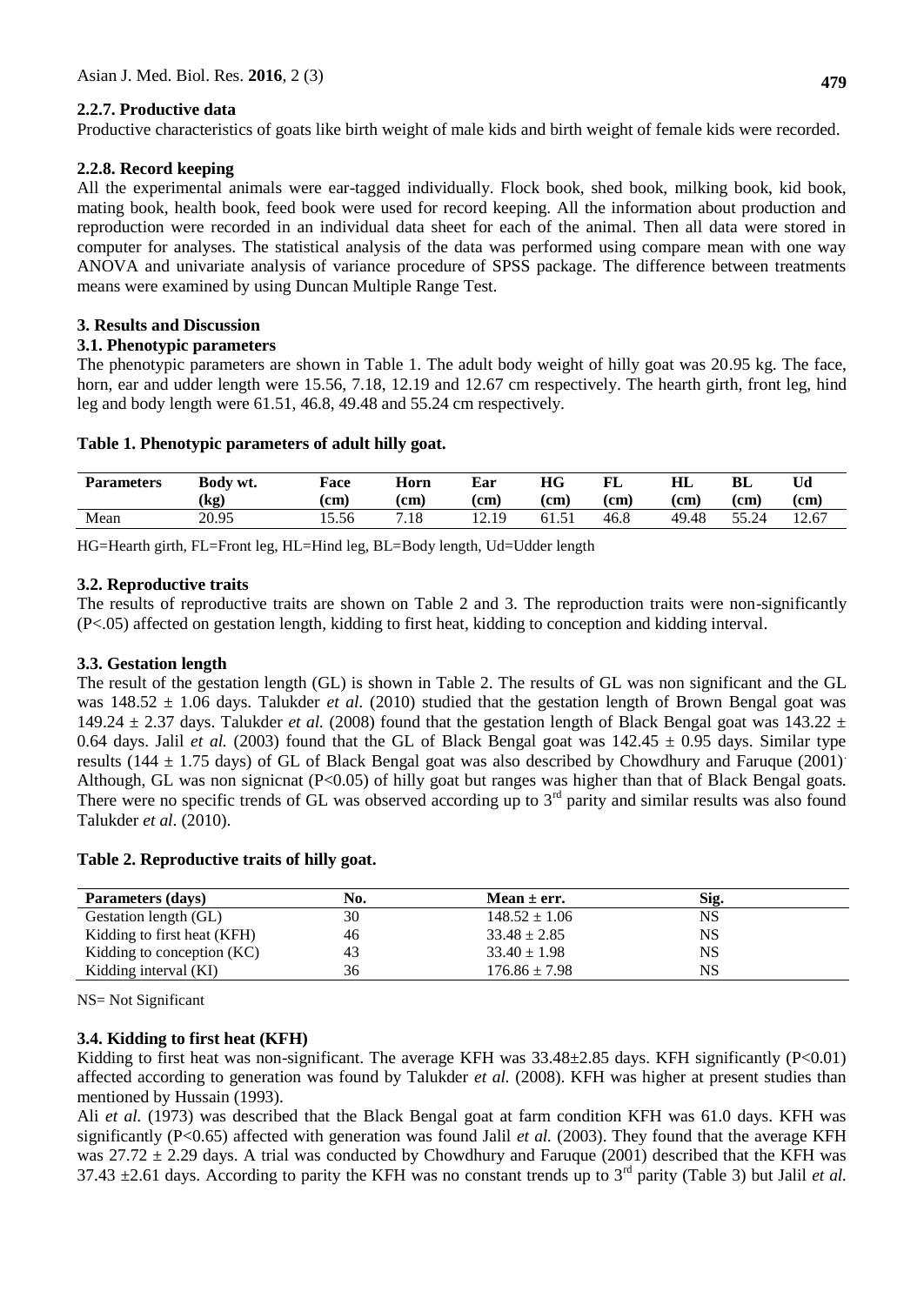(2003) found that KFH in Black Bengal goat at farm condition was decreasing trends up to  $6<sup>th</sup>$  parity. The sample size and management practice was might be affected the results.

| Parameters (days) | <b>Parity-1</b>    | <b>Parity-2</b>   | Parity-3          | Sig. |
|-------------------|--------------------|-------------------|-------------------|------|
| GL                | $151.0 \pm 0$      | $143.57 \pm 3.25$ | $156 \pm 0.0$     | NS   |
| <b>KFH</b>        | 37.76±17.98        | $24.71 \pm 6.42$  | $42.10 \pm 26.90$ | NS   |
| KC                | $28.93+9.54$       | $38.28 \pm 15.25$ | $34.83 \pm 12.99$ | NS   |
| KI                | $174.88 \pm 12.53$ | $182.50 \pm 12.9$ | $172.00 \pm 31.0$ | NS   |

**Table 3. Reproductive traits of hilly goat according to parity.**

NS= Not Significant

### **3.5. Kidding to Conception (KC)**

There was no significant (P<0.05) difference on KC of hilly goat. The average KC was  $33.40 \pm 1.98$  days (Table 2). Talukder *et al.* (2008) studied that in Black Bengal goat KC was non-significantly (P<0.05) affected with generation. The average KC was  $40.67 \pm 5.67$  days. Jalil *et al.* (2003) described that the KC in Black Bengal goat was 42-52 days. The effect of parity were non-significantly (P<0.05) affected on the KC (Table 3). The reproductive traits of KC were showed no particular constant trends up to 3rd parity. Talukder *et al.* (2008) also found that there was no significant (P<0.05) differences of KC according to parity in Black Bengal goat and it was increasing trends up to  $3<sup>rd</sup>$  parity then decreasing.

### **3.6. Kidding Interval (KI)**

The reproductive traits of KI in hilly goat are shown in Table 2. The KI was not significantly (P<0.05) different. The hilly goats' means KI was 176.86±1.98 days. Talukder *et al.* (2008) found that the Black Bengal goat generation was significantly (P<0.05) affected with KI and the average KI was  $193.36 \pm 2.49$  days. Jalil *et al.* (2003) studied that KI was significantly affected with generation and the average KI was  $188.01 \pm 5.24$  days. Chowdhury and Faruque (2001) found that low feeding diet KI was  $192 \pm 3.85$  days. The results reproductive traits according to parity are shown in Table 2. The effect of parity were non significantly (P<.05) affected on the KI. The reproductive traits of KI were showed no particular constant trends up to  $3<sup>rd</sup>$  parity. According to parity KI was increasing trends up to 3<sup>rd</sup> parity and then decreasing was also studied by Talukder *et al.* (2008) in Black Bengal goat. Although Jalil *et al.* (2003) found that the KI was not consistent increasing/or decreasing trends according to parity (Table 3).

# **3.7. Productive traits**

# **3.7.1. Kid birth weight**

The kid birth weights are shown in Table 4. The overall mean of kid birth weight was  $1.20 \pm 0.27$  kg. Male kids were more birth weight than that of female kid (Table 4). The birth weight of male kid (1.27 kg) was higher than female kid (1.16 kg) but the effect was non-significant (P<.05). This may also be due to anabolic effect of the male sex hormone. Talukder *et al.* (2008) found that higher birth weight of male kid (1.39 kg) than female kid (1.32 kg) in Black Bengal goat. Similar result was also studied Jalil *et al.* (2003) in Black Bengal goat. They showed that male and female kid birth weight  $1.33\pm 0.02$  kg and  $1.20\pm 0.01$  kg respectively. Chowdhury and Faruque (2001) described that the male and female kid birth weight were 1.46  $\pm$  0.05 and 1.27  $\pm$  0.25 kg respectively in high feeding diets.

| <b>Parameters</b> | Mean                  |
|-------------------|-----------------------|
| Male Kid (kg)     | $1.25 \pm 0.25$ (170) |
| Female Kid (kg)   | $1.13 \pm 0.27$ (140) |
| Average mean (kg) | 1.20 0.27 (319)       |

# **3.7.2. Birth weight of kid according to parity**

The kid birth weights according to parity are shown in Figure 1. The effects of parity were non-significant (P>0.05) on kid birth weight. Birth weight of kid according to parity was increasing trends with increasing parity up to fifth. The effects of parity were non-significantly (P>0.05) affected on kid birth weight was also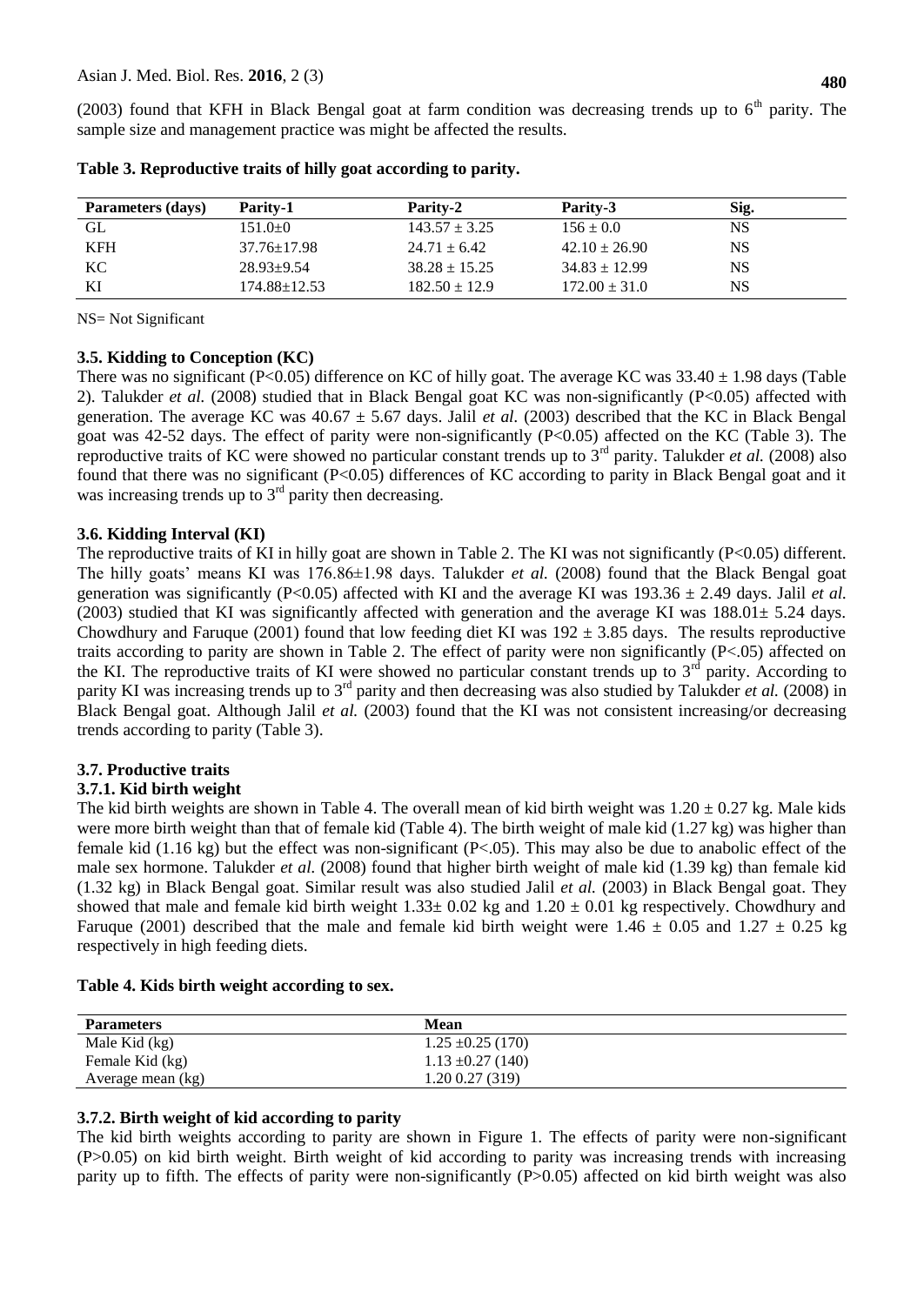studied by Talukder *et al*. (2010) in Brown Bengal goat. Chowdhury and Faruque (2001) revealed that birth weight of male kid was significant  $(P<.05)$  but female kid was non-significantly  $(P>0.43)$  affected on parity. They showed that birth weight not follow any specific trends according to parity in Black Bengal goat. Talukder *et al.* (2008) found that female kid (P<.05) birth weight was significantly affected according to parity but male kid was non-significantly (P>0.05) affected with BW. Jalil *et al.* (2003) studied that BW of kids were no consistent trends according to parity in Black Bengal goat.



**Figure 1. Birth weight of kid according to parity.**



Birth type (Litter size)

**Figure 2. Birth weight of kid according to litter size.**

#### **3.7.3. Birth weight according to litter sizes**

The kid birth weights according to litter size are shown in Figure 2. The kid birth weights was significantly  $(P>01)$  affected with litter size. The highest birth weight  $(1.24\pm0.02 \text{ kg})$  was found in single birth. According to litter size the birth weight of single kid (1.24  $\pm$  0.01 kg) stood first followed by twine (1.20  $\pm$  0.01), triplet (1.1±0.03 kg) and quadruplet kids (0.93±0.08 kg). Talukder *et al.* (2008) revealed that male kid birth weight was significantly (P<0.01) highest for single birth (1.42  $\pm$  0.03 kg) and the values was significantly (P<0.01) higher than double (1.3  $\pm$  0.02 kg) and triplet birth (1.33  $\pm$  0.03 kg). Chowdhury and Faruque (2001) studied that litter size non-significantly (P>0.05) affected with BW. The birth weights of single, double and triple kid were 1.38 kg. 1.29 kg and 1.15 kg respectively in Black Bengal goat at semi-intensive management system.

#### **4. Conclusions**

From the above findings the reproductive traits were non-significantly  $(P<.05)$  affected on gestation length, kidding to first heat, kidding to conception and kidding interval. According to parity the reproductive traits of GL, KFH, KC and KI were no constant trends up to  $3<sup>rd</sup>$  parity but kid birth weight was increasing trends with increasing parity up to fifth. The birth weight of male kid was higher than that of female kid. Birth weight of single kid stood first followed by twine, triplet and quadruplet kids.